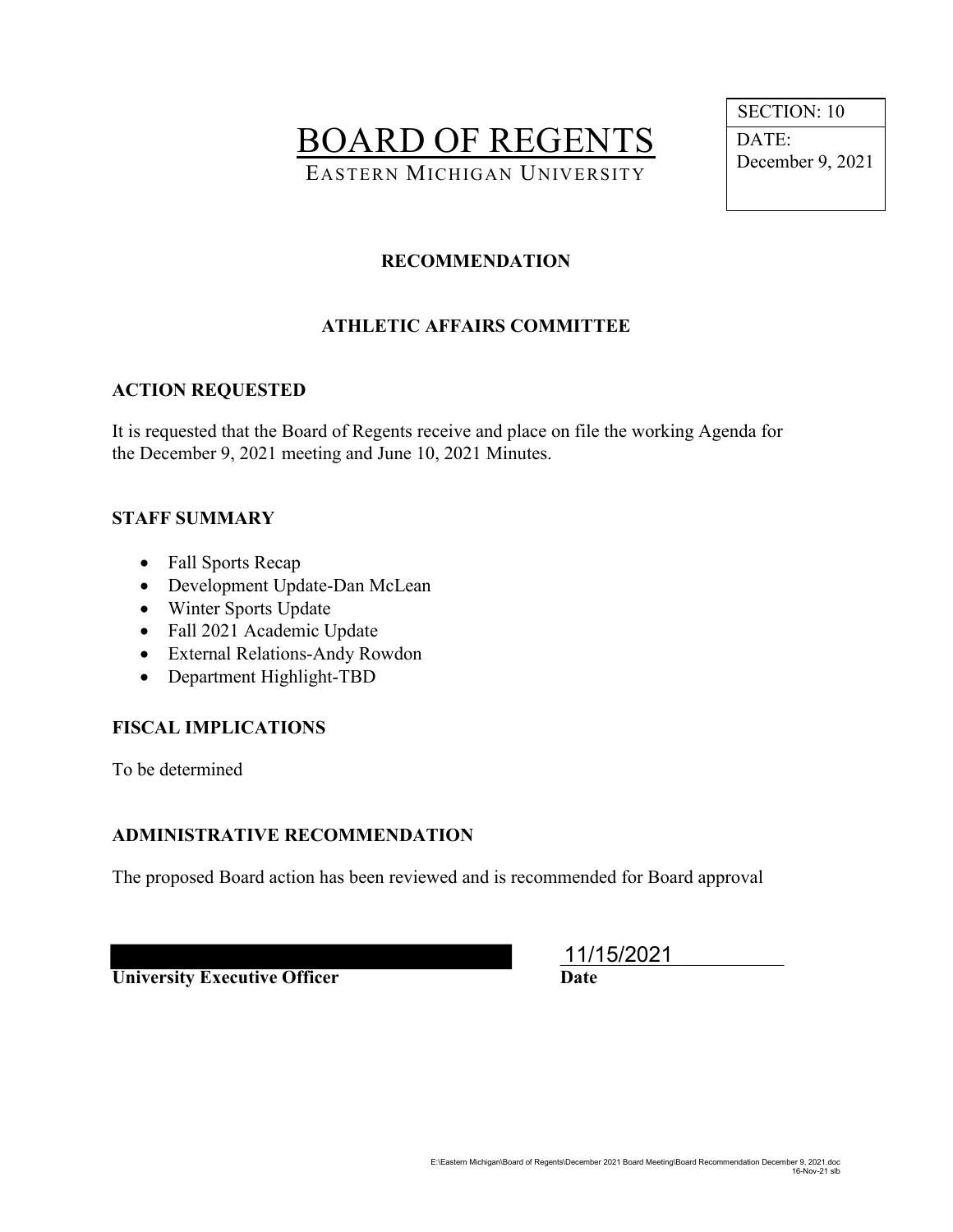#### **BOARD OF REGENTS ATHLETIC AFFAIRS COMMITTEE December 9, 2021 201 Welch Hall**

## **A G E N D A**

- A. Fall Sports Recap
	- a. Cross Country
	- b. Football
	- c. Soccer
	- d. Volleyball
- B. Development Update-Dan McLean
- C. Winter Sports Update
	- a. Men's Basketball
	- b. Women's Basketball
	- c. Swim & Dive
- D. Fall 2021 Academic Update
- E. External Relations-Andy Rowdon
- F. Department Highlight-TBD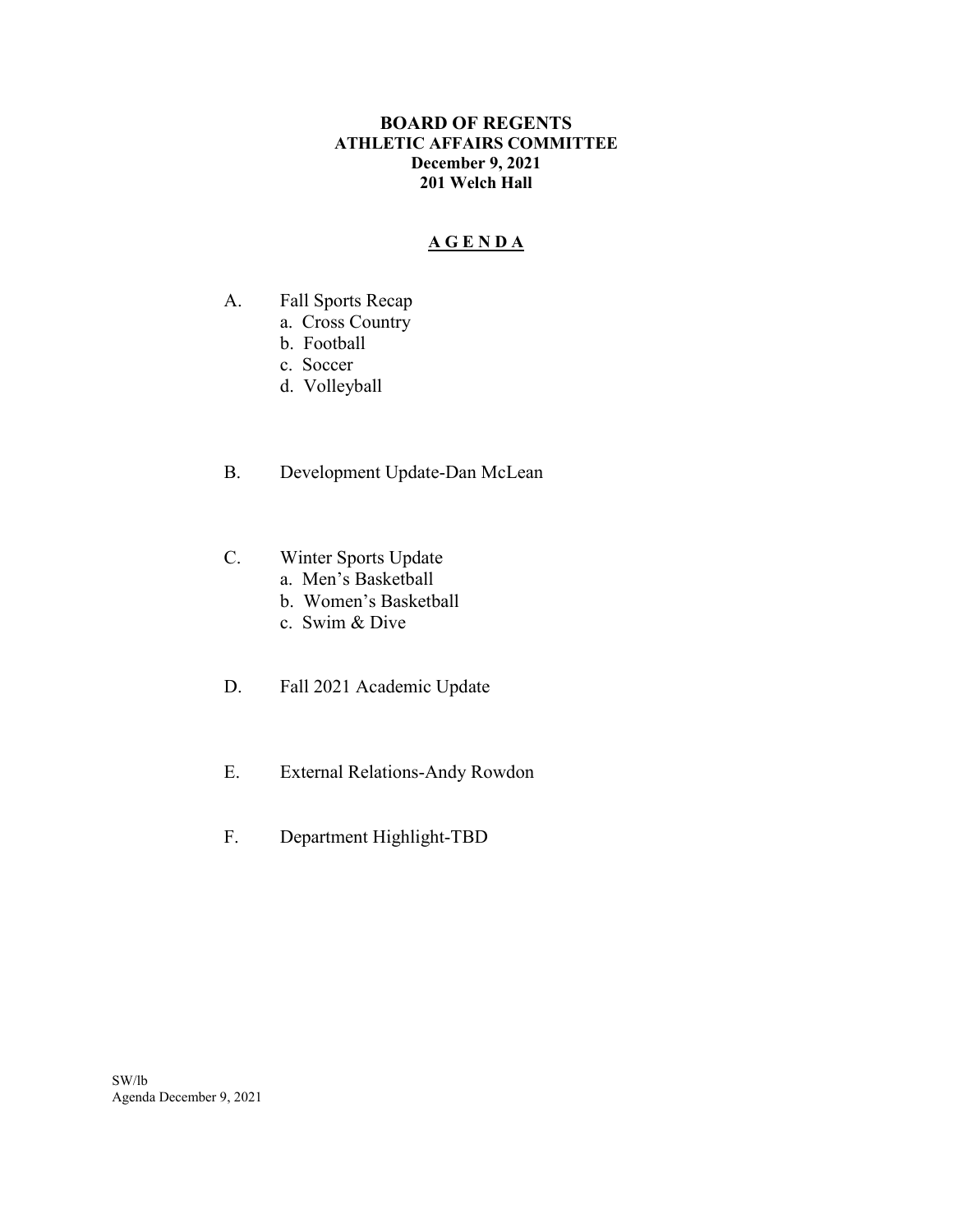#### **Eastern Michigan University Board of Regents ATHLETIC AFFAIRS COMMITTEE Minutes of June 10, 2021**

### **Members:**

Regents: Michelle Crumm, Michael Hawks, Dennis Beagen, Nathan K. Ford, Dr. Jessie Kimbrough Marshall, MD, MPH Athletics: Scott Wetherbee, Athletics Director/Vice President

The Athletic Affairs Committee meeting was called to order at 9:50a.m.

## **Spring 2021 Update:**

Through the challenges of supporting our teams and putting on seasons in the midst of the pandemic, our winter and spring sports seasons were highlighted with the celebration of MAC Championships by our Men's Indoor Track and Field and Women's Gymnastics teams, as well as 14 individual MAC titles in Gymnastics, Swimming and Diving and Track and Field. Women's Basketball finished 10 and 10 and 7 and 7 for league play. They struggled after being hit by COVID. Men's Basketball finished 6 and 12 and 3 and 12 for league play. They had too many pauses during COVID and never got back on track. Coach Murphy resigned in March and we have since hired Stan Heath. Gymnastics won Conference Championships. They led the Athletic Department with a cumulative GPA of 3.75. A fun fact, Head Coach Katie Minasola, was Scott Wetherbee's first hire when he arrived at Eastern Michigan University. Women's Indoor Track finished fourth and Men's Indoor Track finished first with Sue Parks being named Coach of the Year and Mark Rinker being name Assistant Coach of the Year. The Swimming and Diving team hosted MAC Championships and Buck Smith was name Coach of the Year. Soccer finished second in the MAC and Volleyball struggled early, but finished strong.

Baseball finished 21 and 30. They had the most wins since 2018. Three Eagles made All MAC. Mike Monahan a walk on won the Athlete of the Week. Men's Golf finished top three in all their events. Women's Golf Athletes finished with a 3.56GPA. For the first year Rowing hosted dual meets at Ford Lake. Rowing earned CAA Boat of the Week for beating Michigan State University. Tennis beat Butler, but due to COVID had no post season tournament. Men's Outdoor Track finished third, while Women's Outdoor Track had a first All American in High Jump. Cheer for the first time won the National Championship.

## **Development Updates:**

As of April 30, 2021 fundraising was at \$761,000 and just under \$700,000 for Cash and Gifts in Kind. Janina Pollatz, a former Student-Athlete was hired as the Assistant Director for Development. Former football player, Andrew Wylie pledged \$150,000 to benefit the Student-Athlete Performance Center. Forty players have sponsored lockers in the locker campaign. It has been a tough year to maintain relationships, but with the new school year upon us we are looking forward to the groundbreaking of the Golf Performance Facility, celebrating the life of Bob Parks and the All Sports Reunion.

## **Spring 2021 Academic Update:**

Student-Athletes continued to excel in the classroom in the Winter 2021 semester. At the end of the term, the overall cumulative GPA for all Student-Athletes was 3.369 and the overall Winter Term GPA was 3.195. Men's Cross Country and Women's Gymnastics posted the top men's and women's team GPA, with a 3.494 and 3.754. In total, 58 Student-Athletes earned a 4.0 GPA and 76% maintained a cumulative GPA of 3.0 or greater.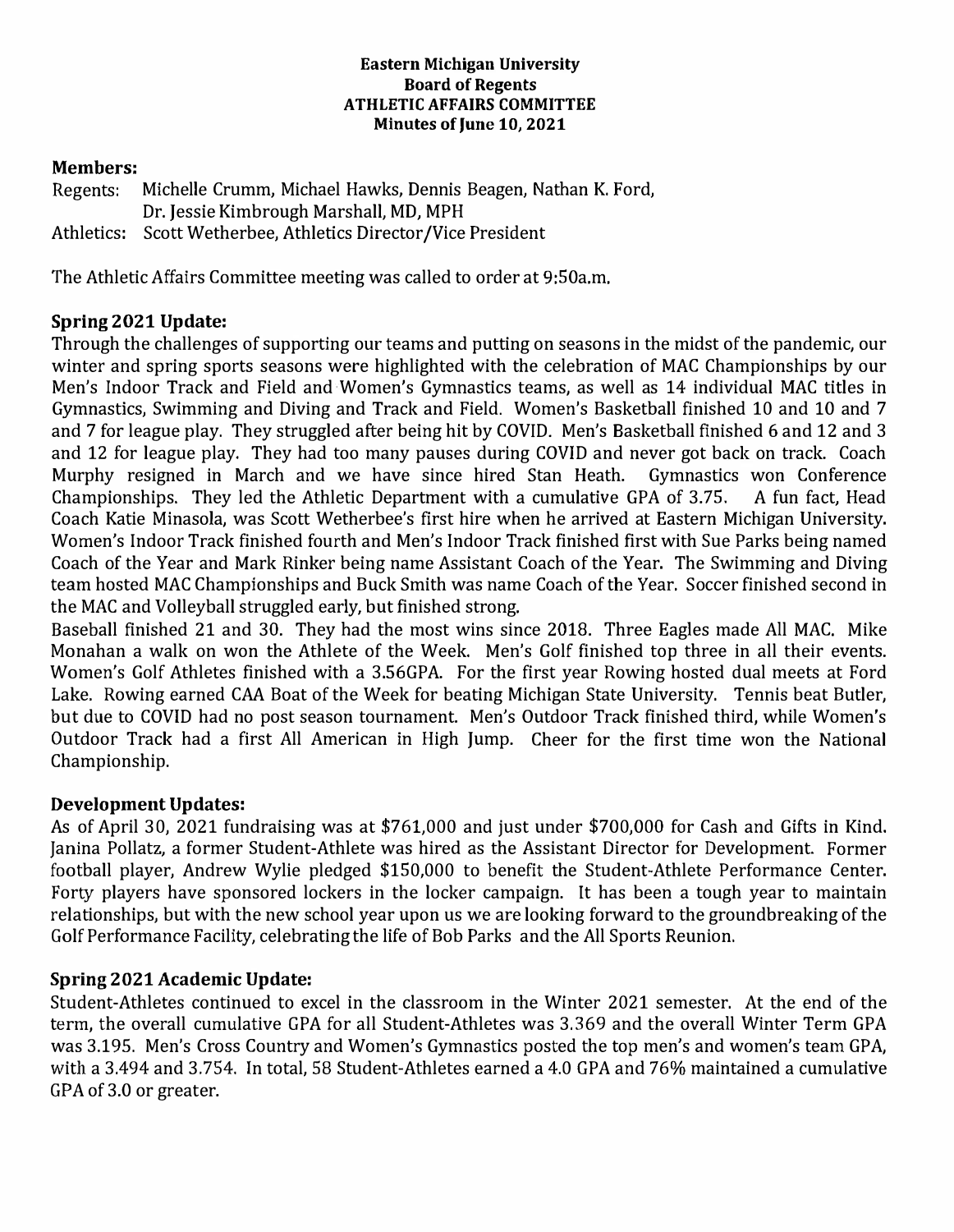#### **External Relations:**

Since December of 2020, The University and the Athletics Department have been proud to partner with the Washtenaw County Health Department to host one of their COVID vaccine clinics in the Convocation Center. This clinic site has helped thousands of residents and employees of Washtenaw County. This clinic will end at the end of June. Even in the midst of a pandemic this winter we continued to host 28 Athletic events inside the arena, many with ticketed fans in the stands and all of which were broadcast on ESPN channels.

Season tickets are currently on sale for Football, Men's Basketball and Women's Basketball. With our recent transition to Paciolan, ticketing platform, Athletics has been able to give our fans a much higher level of service throughout the renewal process. This year the football season ticket holder received a personalized renewal email and were able to create an online account that helps easily manage their seats, transfer tickets or add upgrades. The External team has gone over and beyond during this time, we were named the 2021 Paciolan Newcomer of the Year. We beat out schools like UCLA, SMU and Duquesne.

On Friday, September 3rd we open the football season at 7:00pm against Saint Francis. This game is themed CommuniversitE Night, showcasing our community, front line workers and teachers. September 25<sup>th</sup> vs. Texas State is family weekend, youth sports day and Hall of Fame. October 9<sup>th</sup> football hosts Miami for the 100<sup>th</sup> Homecoming Celebration and the Student-Athlete Reunion. October 16th vs. Ball State is Fall Fest and Band Day.

#### Highlight Department-Lacrosse Head Coach-Alicia Groveston Jackson:

Coach Jackson is the first Head Coach in Eastern Michigan Lacrosse history. She previously spent seven seasons at Grand Valley State, where she built one of the premier Women's Lacrosse programs at the Lacrosse will not start playing until next season. This year is considered a dress Division II level. rehearsal

Meeting was adjourned at 10:35 a.m.

Respectfully submitted,

Lori Barron **Administrative Secretary**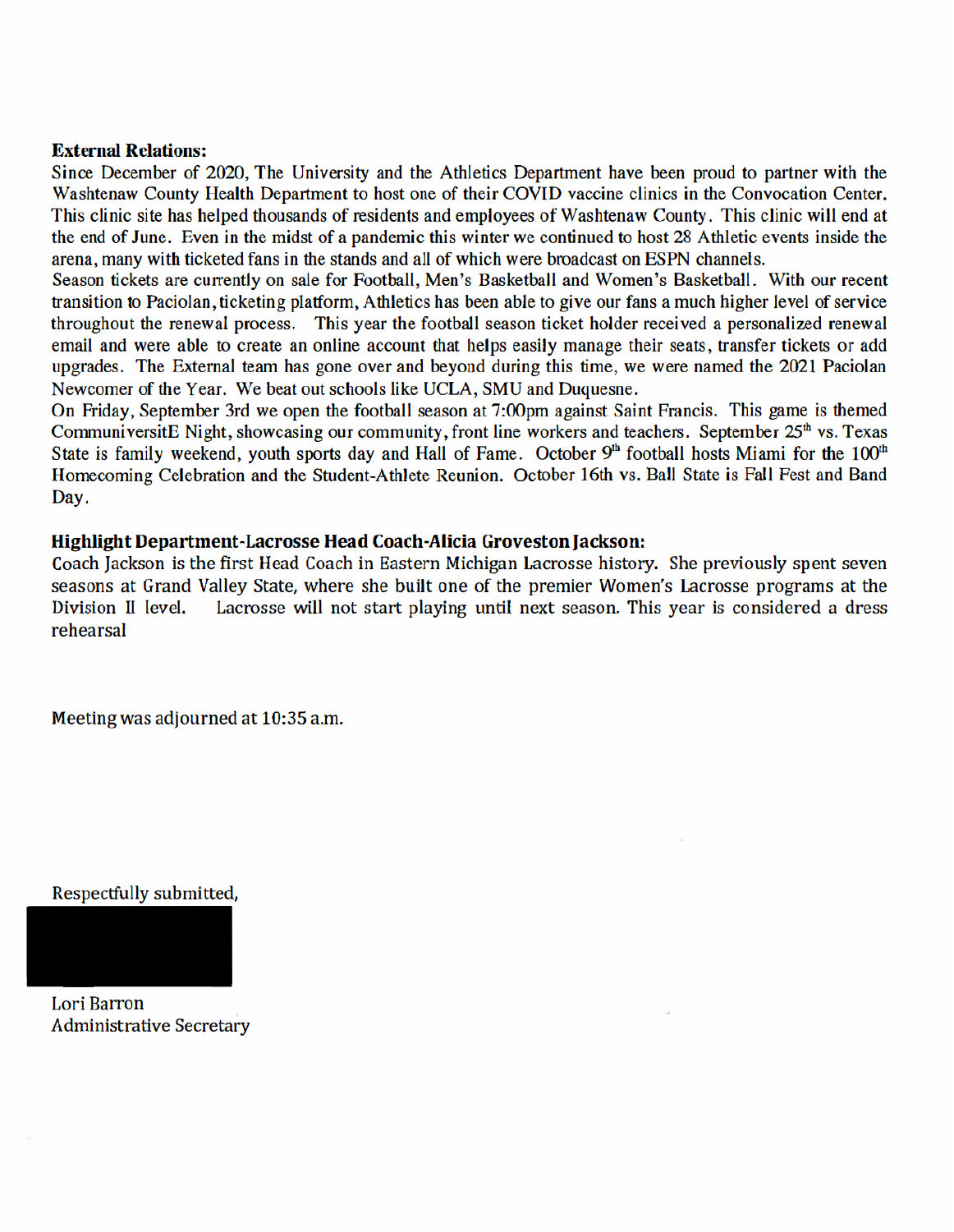

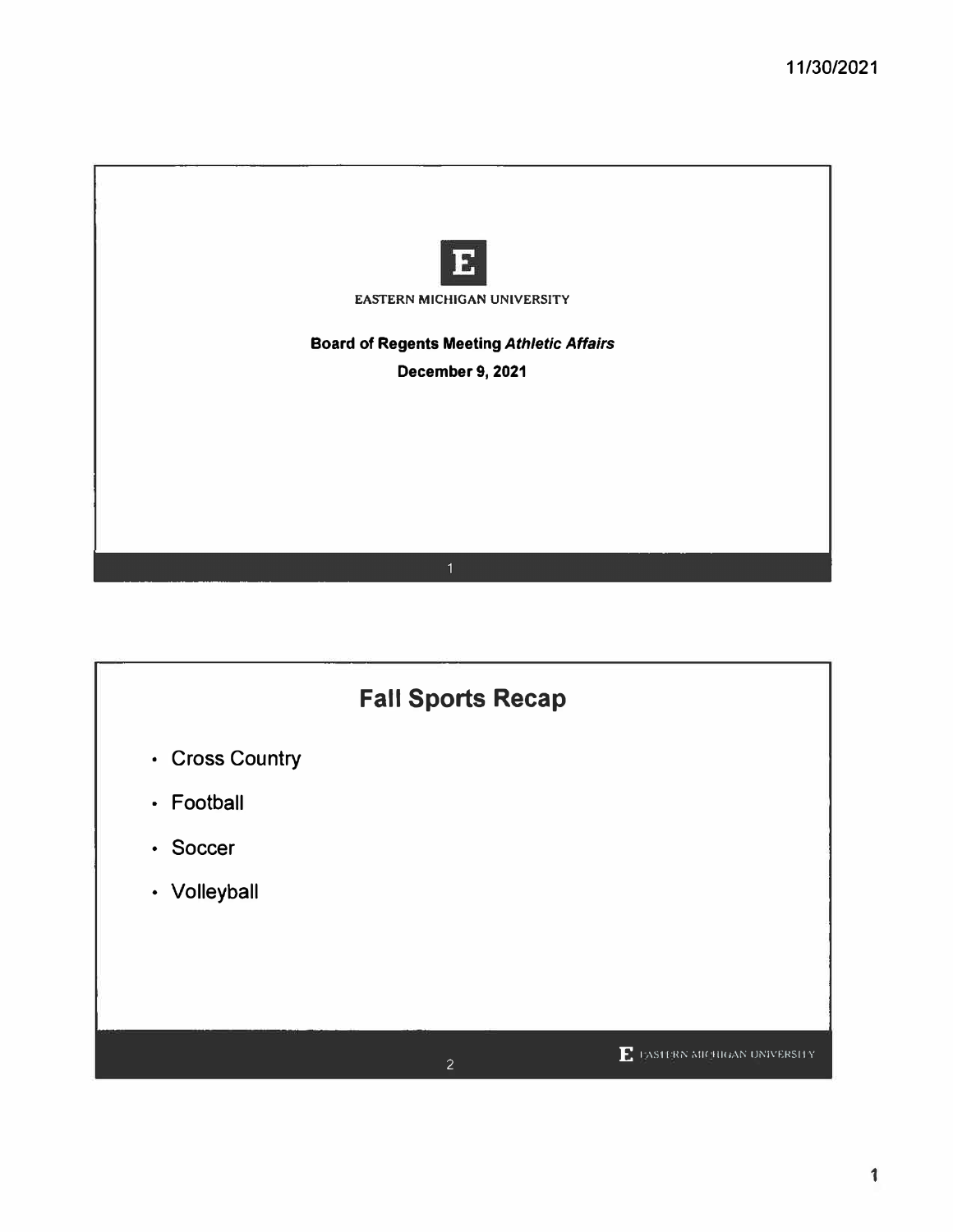

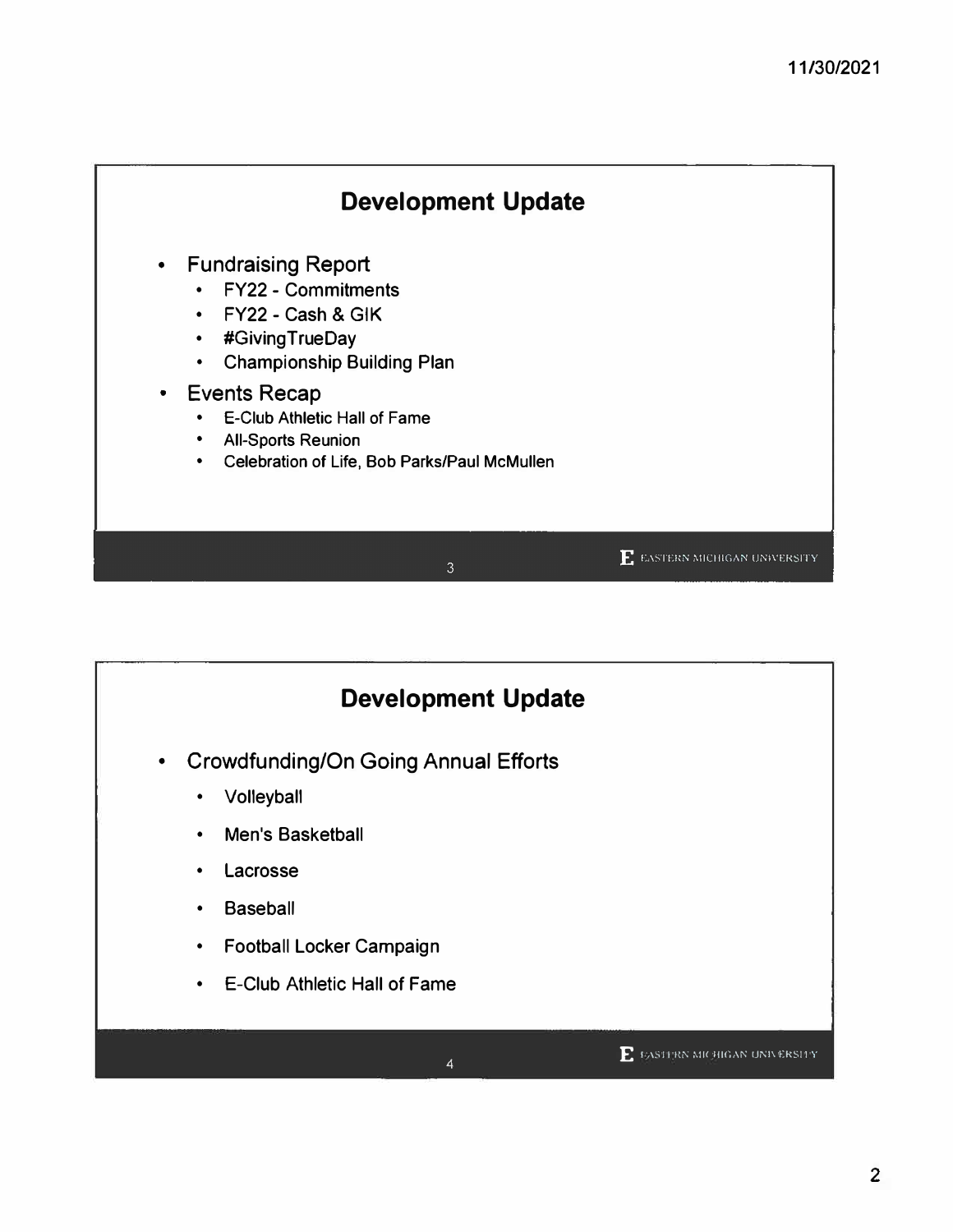

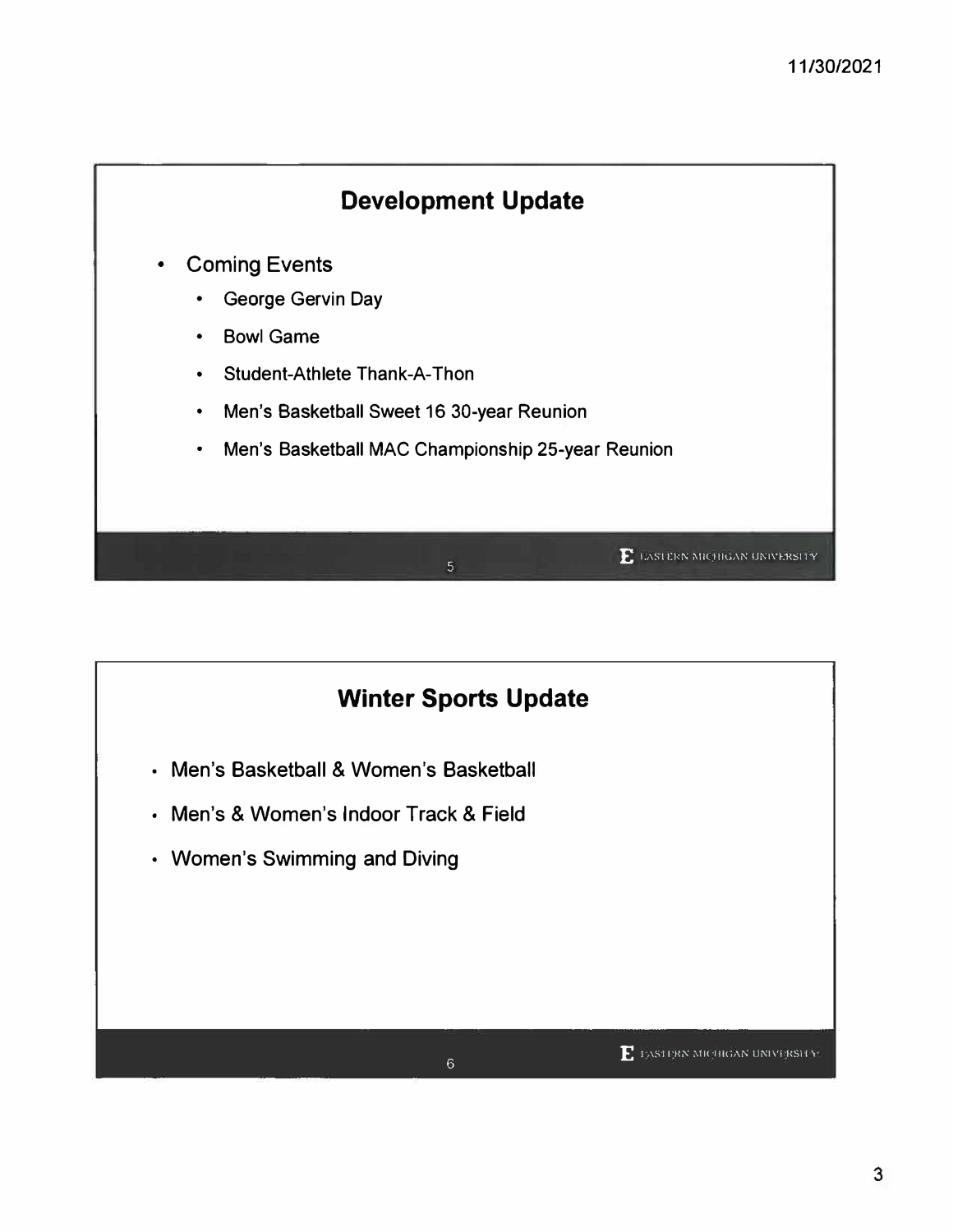